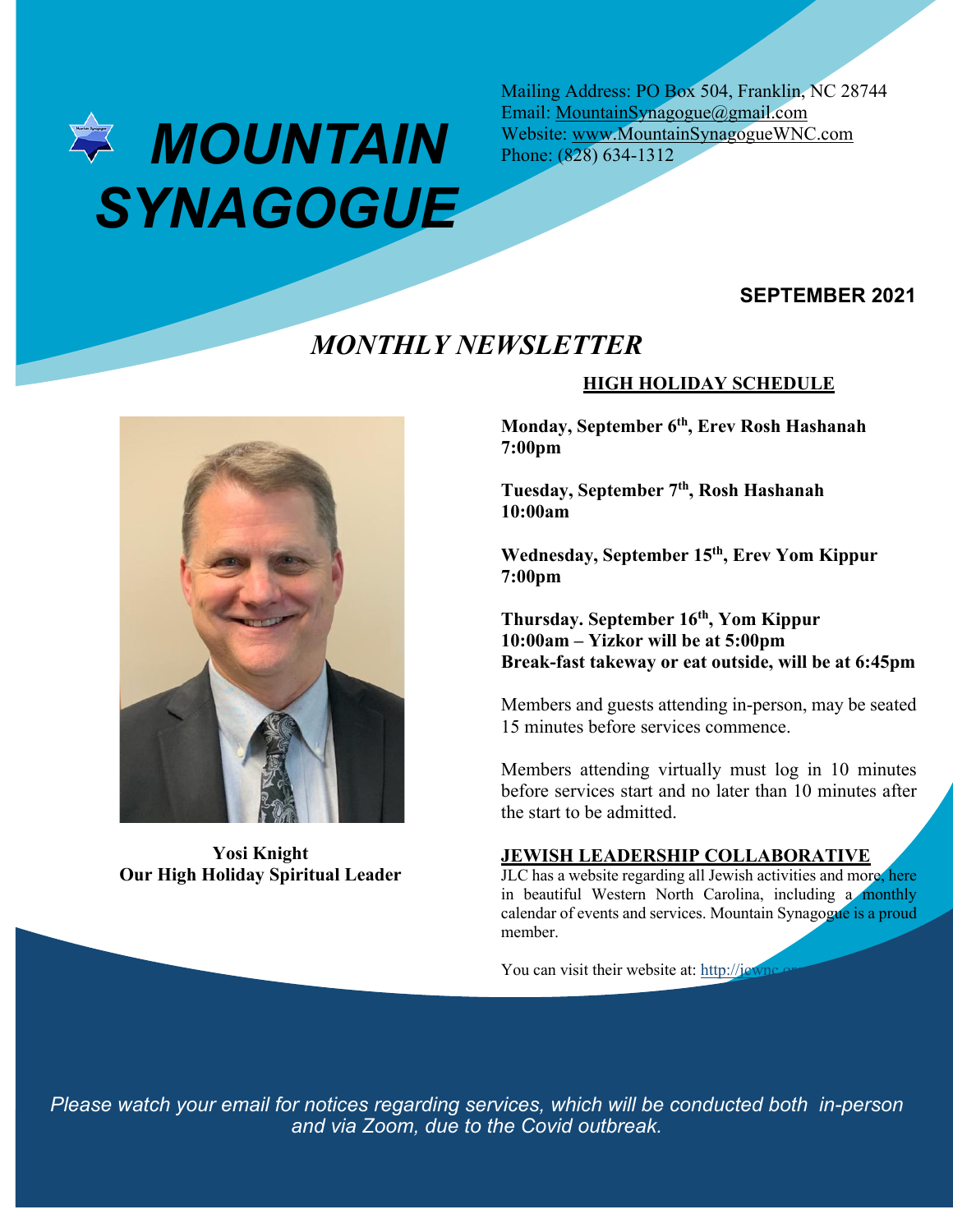## **NOTICES AND ANNOUNCEMENTS**

- 1. Have some news to share with our members? We want it all! Contact our newsletter editor, Harvey Morse at: harvey@probate.com or call: (828) 631-0000
- 2. All Friday evening services will begin at 7:00pm and all Saturday morning services will start at 10:00am.

#### **3. Mishaberah – (Prayers for those who are ill)**

Jim Fierburg David Bryant Rhoda Haber Hal Lunsik Libby Katzenson Phyllis Cardoza Richie Aaron Mike Arnold George Berman

#### **4. Yahrzeit Information**

We are updating our list of member's family Yahrzeits. Please send the names, your relationship to the deceased and the dates of death to Vickie Sanders. Her email is: walknnature186@yahoo.com

## **5. Yahrzeit Donations**

Harvey Morse for his Grandmother, Anna Altshuler Gary & Donna Sinrich for Leah Miller

#### 6. **September Birthdays**

Barbara Singer Barbara Meltzer Joan Berman Dan Strohl Dylan Lunsik Laura Eisenbraun

#### **7. September Anniversaries**

Charles + Lorna Beck

## **8. Memorial Plaques**

There is no better way to honor the memory of a deceased loved one than purchasing a memorial plaque which will be placed in our social hall. The cost is only \$50 per name for an engraved, permanent remembrance.

## **Public Relations Person Needed**

We are seeking a volunteer to represent Mountain Synagogue, who will visit or contact newspapers, hospitals, nursing facilities, Realtors, Chambers of Commerce and so forth, to make them aware of our existence and possibly hand out literature for them to distribute. If you are interested or would like to put a committee together to handle this task, please contact our corresponding secretary, Norma Schulman at n.schulman@frontier.com

# **PRESIDENT'S MESSAGE**

Shalom, and can you believe September is already here? While 2020 seemed like it took forever, 2021 seems to me to be flying by! Is it because we have all these pent up feelings and emotions stored up from staying home in 2020, or is it that we are trying to pack so much into living now that we don't seem to have time to get everything done?

With our High Holy Days upon us, we should all take this time to reflect, think about what we truly have to be thankful for in our lives, but also, reflect on what we feel we could have done better so far this year, things we should have done, or shouldn't have done. Things we need to repair. Looking back on our lives and interactions with those we share this planet with and have come into contact with, and realizing we may have something to apologize for, maybe something we did, or something we didn't do, but should have done?

I saw this and thought it was appropriate to share, and to the point.

As we enter into the Days of Awe, start with "I'm sorry." We hate to be the ones to tell you, but there are no shortcuts. It doesn't work if you only ask God for forgiveness. Like, "Hey God, please make sure (Josh, Linda, Maryanne, you get the idea,) forgives me for not responding to that email about…" Only you can take care of that. So, stop wasting time, and follow these steps: **Feel it:** You need to actually feel sorry for forgiveness to happen. (Trust us, we've tried it the other way.) **Call, visit or write a letter:** Don't use a text to clean up your mess. (OK, fine, text if you must. But there are better ways…) **Say this:** "I know we're still fighting about…" or "I'm sorry I haven't been there for you during…" or, "I'm sorry I lied about…" Most importantly, say: "I am truly sorry, and I hope you forgive me." And then give the person a chance to do that. Don't expect immediate gratification because it doesn't always work that way. **What about the people in your life who you aren't arguing with?** The ones you see all the time — and you're pretty sure you're cool with? Don't take any chances. Double-check. Say something like, "If I hurt you in this year and I didn't realize it, I apologize." It is a very sweet gesture and strengthens relationships. **And remember, according to the wise Rabbis of Old:** If you apologize to someone three times from your heart, and they still don't forgive you, you've fulfilled your obligation. You might also want to remind said wronged person that forgiving is important too. Actually, don't. That's just going to irritate them even more. :)

L'Shanah Tovah

Joel Edelson President